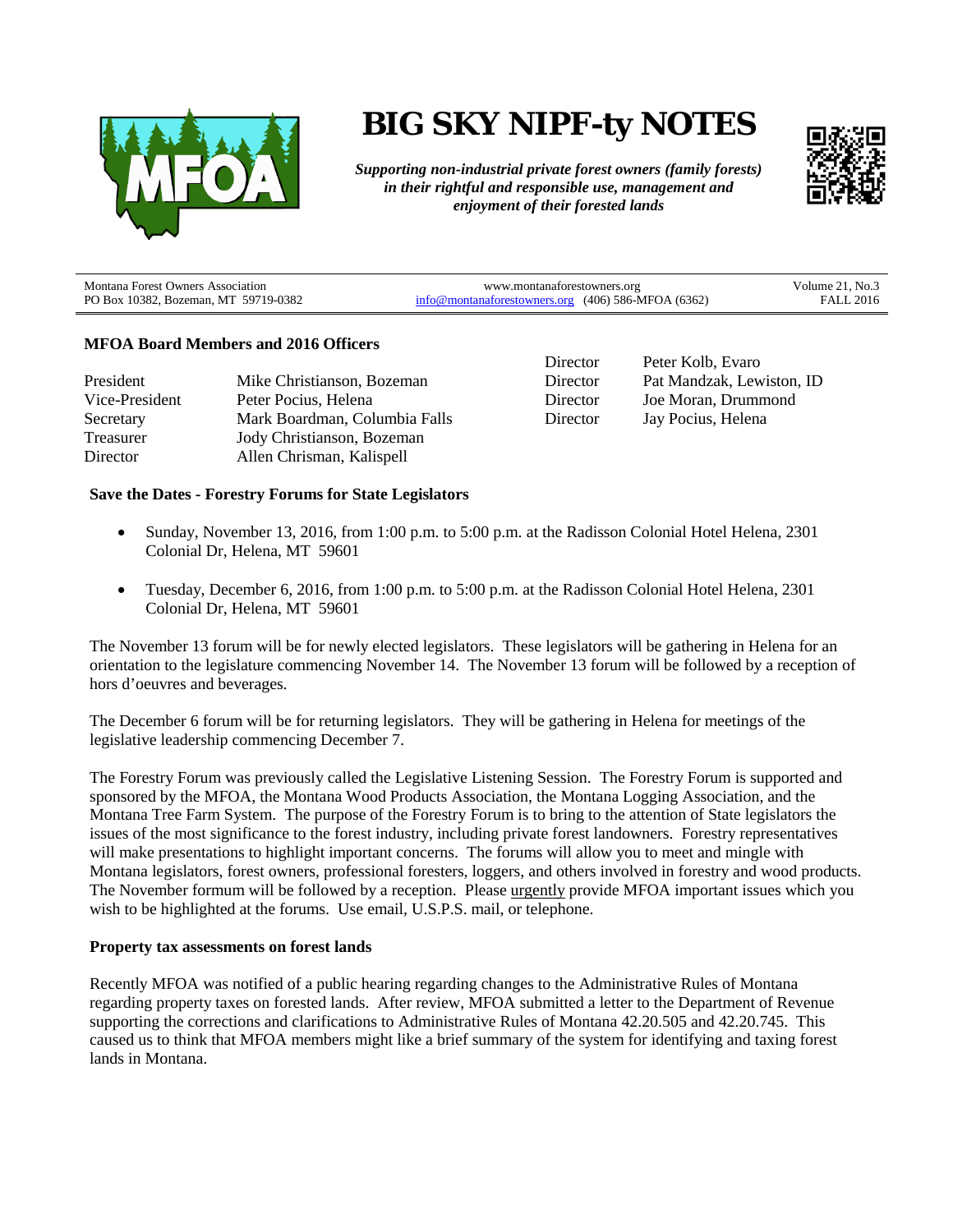Overall, forest lands enjoy low taxation in relation to other lands. For example, in 2015 the tax rate for agricultural land was 2.16% whereas the forest lands rate was 0.37%.

The basic criteria for forest land classification are:

- Contiguous timber acreage of 15 acres or greater
- Timber acreage under one ownership
- Timber productivity rating of at least 100 board feet per acre annual increment

Per the 2015-2020 Montana Forest Land Classification Manual, land productivity is the basis for assessing forest land in Montana. The Department uses a model provided by the University of Montana. Features that influence productivity on a forest site include soils, climate, slope, aspect and elevation. The classification system measures potential, not actual, productivity. Potential and actual productivity are not synonymous.

The valuation of forest lands as of July 1, 2008, was used to determine the Taxable Market Values on the 2009-2014 real estate tax bills. Some forest owners saw decreases, and others saw increases.

The valuation of forest lands as of January 1, 2014, was/will be used to determine the Taxable Market Values on the 2015-2020 real estate tax bills. Most all forest owners saw significant decreases.

The valuation of forest lands as of January 1, 2020, will be used to determine the Taxable Market Values for the 2021-2026 real estate tax bills.

When a new cycle reappraisal is lower than the previous valuation (such as the January 1, 2014, valuation being less than the July 1, 2008 valuation), the new, lower valuation will be applied to each of the six years in the cycle. That is, if the Taxable Market Value for forest land property on the 2015 Real Estate Tax Bill was lower than the 2014 Taxable Market Value, then this lower Taxable Market Value will continue to be used on the 2016 through 2020 tax bills.

If a new cycle reappraisal is higher than the value of the last year of the prior cycle, the yearly property taxes will go up, but incrementally over six years, so that by the sixth year the full value of the reappraisal is being taxed. That is, if the January 1, 2020, reappraisal comes up with a number X which is higher than the 2020 value, the 2021, 2022, 2023, 2024 and 2025 valuations will still be less than X, and only the last year of the cycle (2026) will use that X valuation. (In essence, Montana takes six years to implement higher valuations.)

Note: Forest lands are assessed on a six year cycle whereas other real estate is assessed on a two year cycle.

#### **Legislative input**

What do you want MFOA to do for YOU during the 2017 legislative session and beyond? We of course will be monitoring the 2017 legislative activities with the intent of representing you and other non-industrial private forest owners. Do you have any particular laws, contemplated bills, or other items for which you want support. Please advise us of items important to you.

# **HELP WANTED:**

Persons to testify before legislative committees. The Montana legislature commences its 2017 session on January 2, 2017. The MFOA needs you to volunteer your time to be available to make presentations on behalf of private forest owners (when proposed legislation warrants such action). Please consider this opportunity to contribute by contacting MFOA to express your interest.

#### **Western Governors' Association (WGA) Initiative**

Montana Governor Steve Bullock is the Chair of the Western Governors' Association. The Association has created the "National Forest Rangeland Initiative." The initiative's purpose is to create a mechanism for state and land